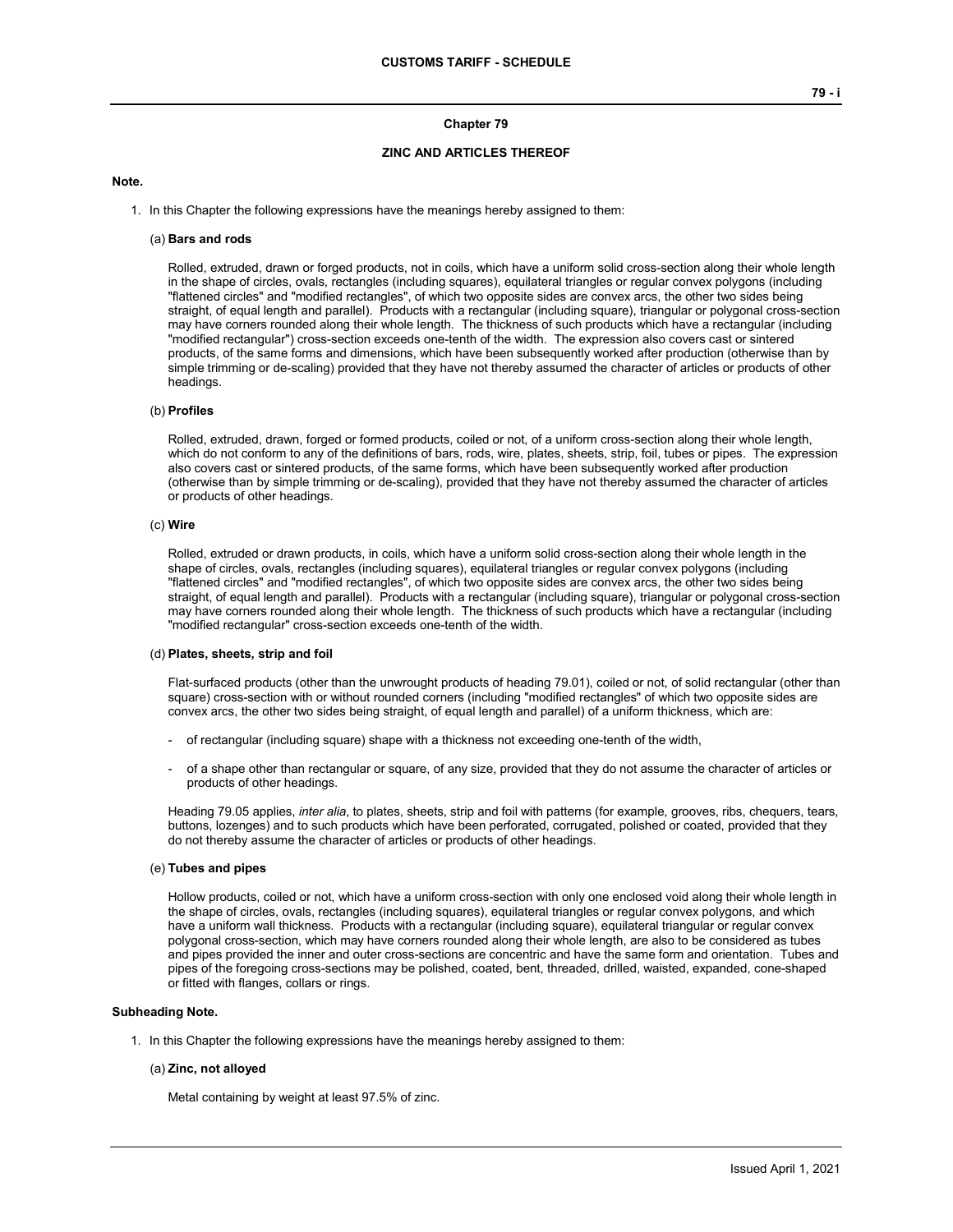# **79 - ii**

# (b) **Zinc alloys**

Metallic substances in which zinc predominates by weight over each of the other elements, provided that the total content by weight of such other elements exceeds 2.5%.

# (c) **Zinc dust**

Dust obtained by condensation of zinc vapour, consisting of spherical particles which are finer than zinc powders. At least 80% by weight of the particles pass through a sieve with 63 micrometres (microns) mesh. It must contain at least 85% by weight of metallic zinc.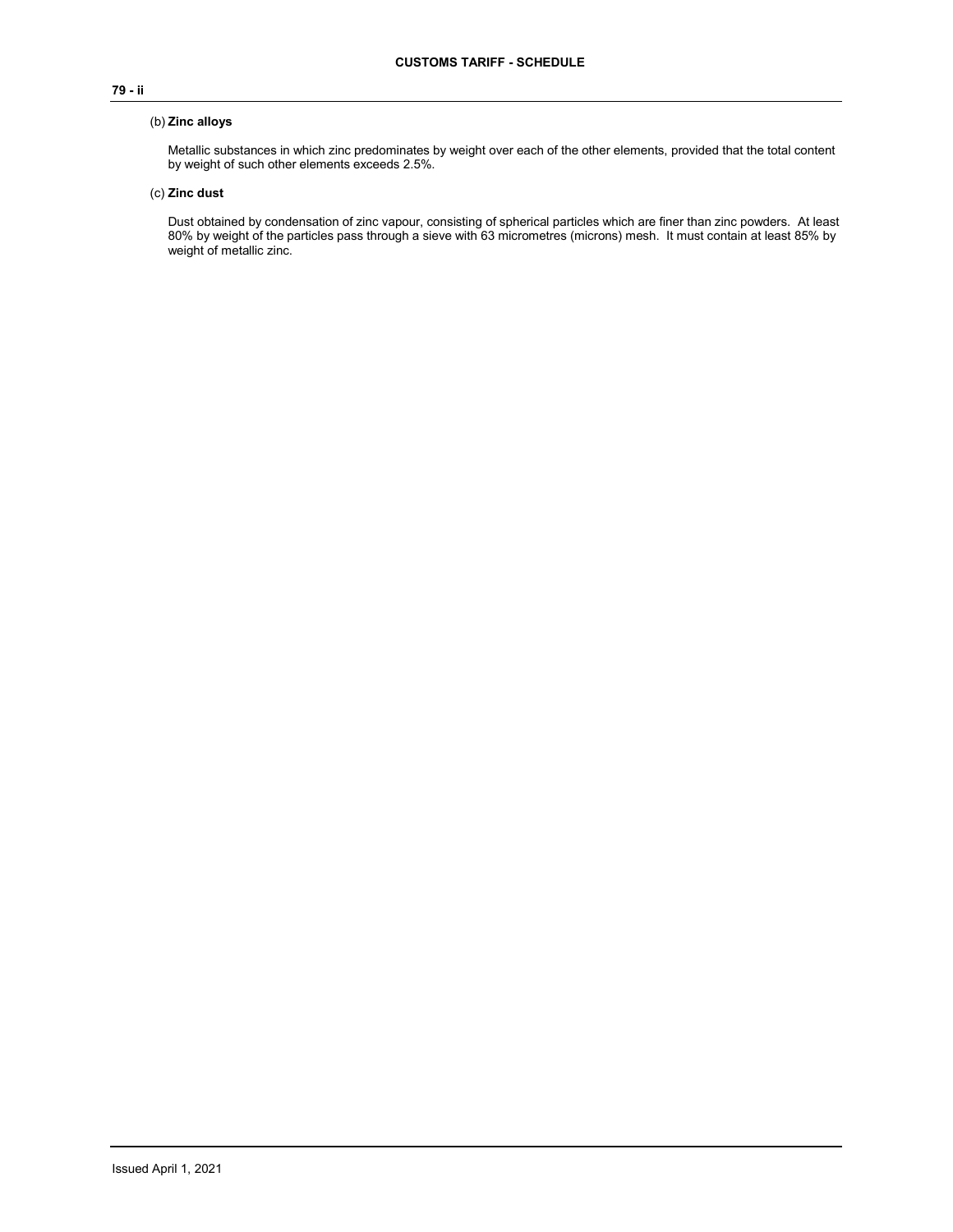| <b>Tariff</b><br>Item      | <b>SS</b> | <b>Description of Goods</b>                                     | Unit of<br>Meas. | <b>MFN</b><br><b>Tariff</b> | Applicable<br><b>Preferential Tariffs</b>                                                                                      |
|----------------------------|-----------|-----------------------------------------------------------------|------------------|-----------------------------|--------------------------------------------------------------------------------------------------------------------------------|
| 79.01                      |           | Unwrought zinc.                                                 |                  |                             |                                                                                                                                |
|                            |           | -Zinc, not alloyed:                                             |                  |                             |                                                                                                                                |
|                            |           | 7901.11.00 00 - - Containing by weight 99.99% or more of zinc   | <b>KGM</b>       | Free                        | CCCT, LDCT, GPT,<br>UST, MXT, CIAT, CT,<br>CRT, IT, NT, SLT, PT,<br>COLT, JT, PAT, HNT,<br>KRT, CEUT, UAT,<br>CPTPT, UKT: Free |
|                            |           | 7901.12.00 00 - - Containing by weight less than 99.99% of zinc | <b>KGM</b>       | Free                        | CCCT, LDCT, GPT,<br>UST, MXT, CIAT, CT,<br>CRT, IT, NT, SLT, PT,<br>COLT, JT, PAT, HNT,<br>KRT, CEUT, UAT,<br>CPTPT, UKT: Free |
| 7901.20.00 00 -Zinc alloys |           |                                                                 | <b>KGM</b>       | Free                        | CCCT, LDCT, GPT,<br>UST, MXT, CIAT, CT,<br>CRT, IT, NT, SLT, PT,<br>COLT, JT, PAT, HNT,<br>KRT, CEUT, UAT,<br>CPTPT, UKT: Free |
|                            |           | 7902.00.00 00 Zinc waste and scrap.                             | <b>KGM</b>       | Free                        | CCCT, LDCT, GPT,<br>UST, MXT, CIAT, CT,<br>CRT, IT, NT, SLT, PT,<br>COLT, JT, PAT, HNT,<br>KRT, CEUT, UAT,<br>CPTPT, UKT: Free |
| 79.03                      |           | Zinc dust, powders and flakes.                                  |                  |                             |                                                                                                                                |
| 7903.10.00 00 -Zinc dust   |           |                                                                 | <b>KGM</b>       | Free                        | CCCT, LDCT, GPT,<br>UST, MXT, CIAT, CT,<br>CRT, IT, NT, SLT, PT,<br>COLT, JT, PAT, HNT,<br>KRT, CEUT, UAT,<br>CPTPT, UKT: Free |
| 7903.90.00 00 - Other      |           |                                                                 | KGM              | Free                        | CCCT, LDCT, GPT,<br>UST, MXT, CIAT, CT,<br>CRT, IT, NT, SLT, PT,<br>COLT, JT, PAT, HNT,<br>KRT, CEUT, UAT,<br>CPTPT, UKT: Free |
|                            |           | 7904.00.00 00 Zinc bars, rods, profiles and wire.               | <b>KGM</b>       | Free                        | CCCT, LDCT, GPT,<br>UST, MXT, CIAT, CT,<br>CRT, IT, NT, SLT, PT,<br>COLT, JT, PAT, HNT,<br>KRT, CEUT, UAT,<br>CPTPT, UKT: Free |